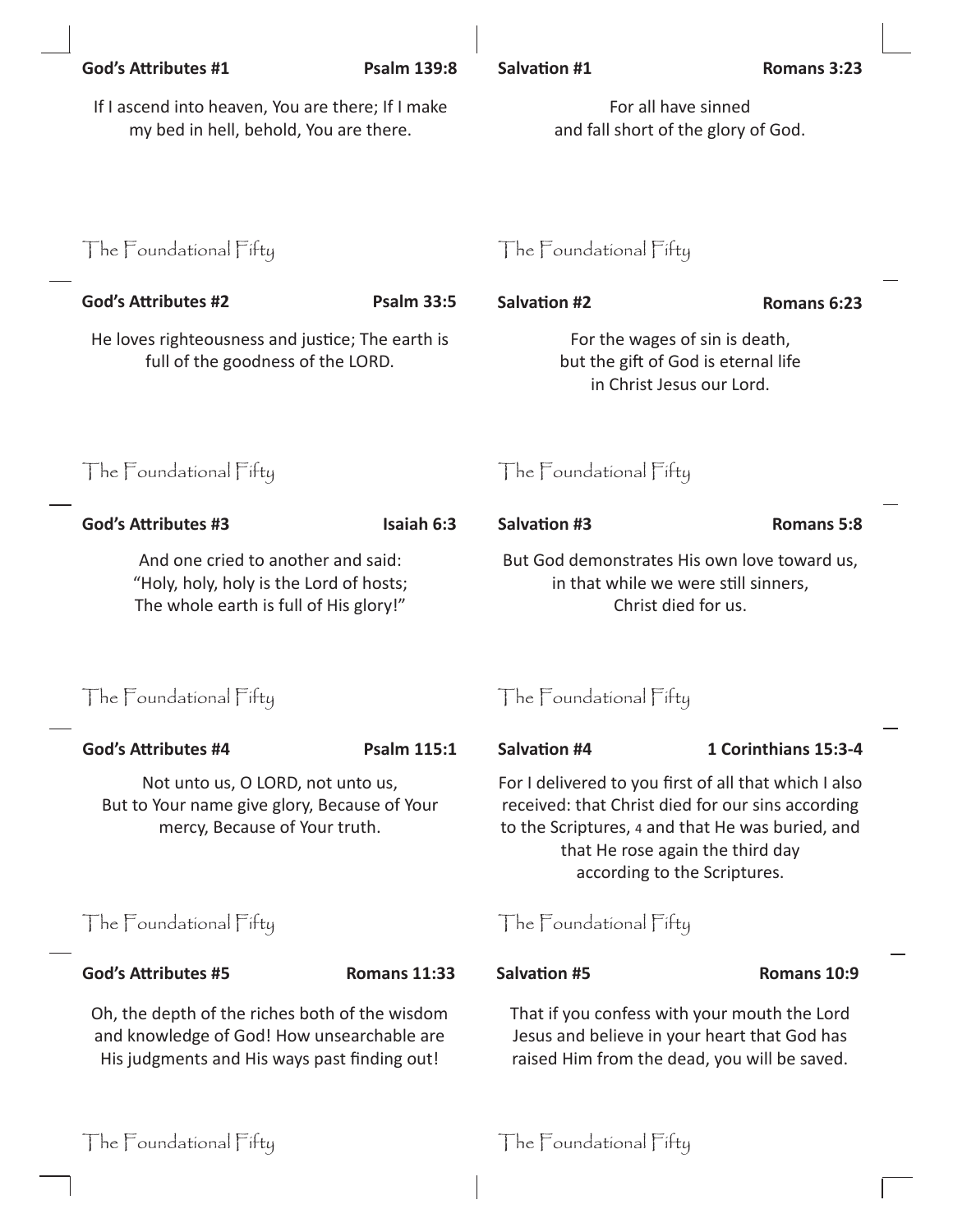## **Assurance #1 Ephesians 1:13 The Word #1 Hebrews 4:12**

In Him you also trusted, after you heard the word of truth, the gospel of your salvation; in whom also, having believed, you were sealed with the Holy Spirit of promise.

# The Foundational Fifty The Foundational Fifty

For this reason I also suffer these things; nevertheless I am not ashamed, for I know whom I have believed and am persuaded that He is able to keep what I have committed to Him until that Day.

Let your conduct be without covetousness; be content with such things as you have. For He Himself has said, "I will never leave you nor forsake you." 6 So we may boldly say: "The LORD is my helper; I will not fear. What can man do to me?"

The Foundational Fifty The Foundational Fifty

## **Assurance #4 Philippians 1:6 The Word #4 Romans 10:17**

Being confident of this very thing, that He who has begun a good work in you will complete it until the day of Jesus Christ.

# The Foundational Fifty The Foundational Fifty

**Assurance #5 1 Thessalonians 1:5 The Word #5 1 Timothy 4:13**

For our gospel did not come to you in word only, but also in power, and in the Holy Spirit and in much assurance, as you know what kind of men we were among you for your sake.



**Assurance #2 2 Timothy 1:12 The Word #2 2 Timothy 3:16-17**

All Scripture is given by inspiration of God, and is profitable for doctrine, for reproof, for correction, for instruction in righteousness, 17 that the man of God may be complete, thoroughly equipped for every good work.

The Foundational Fifty The Foundational Fifty

## **Assurance #3 Hebrews 13:5-6 The Word #3 1 Thessalonians 2:13**

For this reason we also thank God without ceasing, because when you received the word of God which you heard from us, you welcomed it not as the word of men, but as it is in truth, the word of God, which also effectively works in you who believe.

So then faith comes by hearing, and hearing by the word of God.

Till I come, give attention to reading, to exhortation, to doctrine.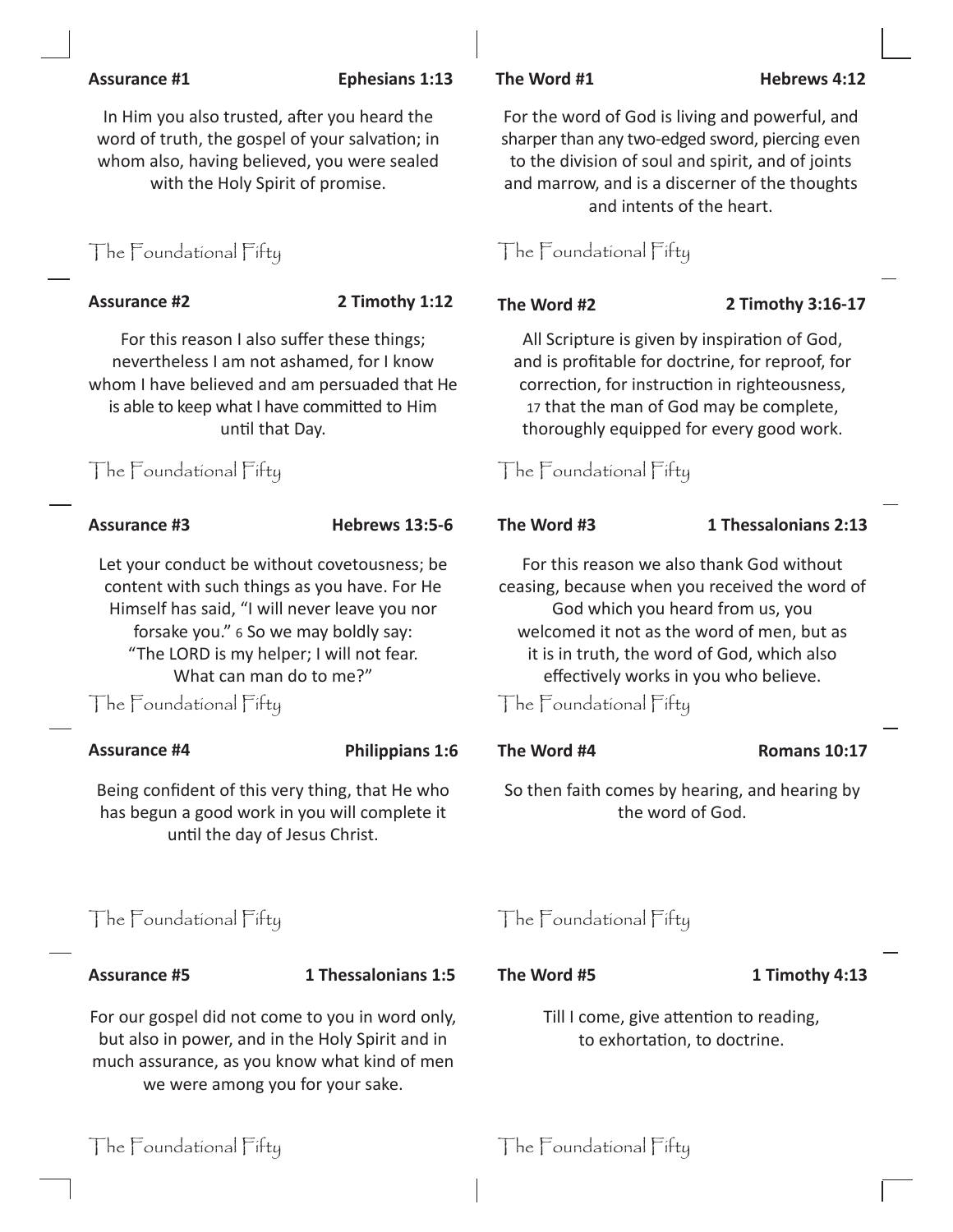|                                                                                                                                                                         | OF the HOTY Spirit wild is in you, wholif you have<br>from God, and you are not your own? 20 For you<br>were bought at a price; therefore glorify God in<br>your body and in your spirit, which are God's. | TOT It is trie power of God to salvation for everyone<br>who believes, for the Jew first<br>and also for the Greek.                                                             |                    |  |
|-------------------------------------------------------------------------------------------------------------------------------------------------------------------------|------------------------------------------------------------------------------------------------------------------------------------------------------------------------------------------------------------|---------------------------------------------------------------------------------------------------------------------------------------------------------------------------------|--------------------|--|
| The Foundational Fifty                                                                                                                                                  |                                                                                                                                                                                                            | The Foundational Fifty                                                                                                                                                          |                    |  |
| <b>Holy Spirit #2</b>                                                                                                                                                   | Romans 8:11                                                                                                                                                                                                | <b>Witness #2</b>                                                                                                                                                               | <b>Acts 22:15</b>  |  |
|                                                                                                                                                                         | But if the Spirit of Him who raised Jesus from the<br>dead dwells in you, He who raised Christ from<br>the dead will also give life to your mortal bodies<br>through His Spirit who dwells in you.         | For you will be His witness to all men of what<br>you have seen and heard.                                                                                                      |                    |  |
| The Foundational Fifty                                                                                                                                                  |                                                                                                                                                                                                            | The Foundational Fifty                                                                                                                                                          |                    |  |
| <b>Holy Spirit #3</b>                                                                                                                                                   | 1 Corinthians 12:13                                                                                                                                                                                        | Witness #3                                                                                                                                                                      | 2 Corinthians 5:20 |  |
| For by one Spirit we were all baptized into one<br>body-whether Jews or Greeks, whether slaves<br>or free-and have all been made to drink<br>into one Spirit.           |                                                                                                                                                                                                            | Now then, we are ambassadors for Christ, as<br>though God were pleading through us:<br>we implore you on Christ's behalf,<br>be reconciled to God.                              |                    |  |
| The Foundational Fifty                                                                                                                                                  |                                                                                                                                                                                                            | The Foundational Fifty                                                                                                                                                          |                    |  |
| <b>Holy Spirit #4</b>                                                                                                                                                   | <b>Ephesians 5:18</b>                                                                                                                                                                                      | Witness #4                                                                                                                                                                      | 1 Peter 3:15       |  |
| And do not be drunk with wine, in which is<br>dissipation; but be filled with the Spirit.                                                                               |                                                                                                                                                                                                            | But sanctify the Lord God in your hearts, and<br>always be ready to give a defense to everyone<br>who asks you a reason for the hope that is in<br>you, with meekness and fear. |                    |  |
| The Foundational Fifty                                                                                                                                                  |                                                                                                                                                                                                            | The Foundational Fifty                                                                                                                                                          |                    |  |
| <b>Holy Spirit #5</b>                                                                                                                                                   | Galatians 5:22-23                                                                                                                                                                                          | <b>Witness #5</b>                                                                                                                                                               | 2 Timothy 2:2      |  |
| But the fruit of the Spirit is love, joy, peace, long-<br>suffering, kindness, goodness, faithfulness,<br>23 gentleness, self-control.<br>Against such there is no law. |                                                                                                                                                                                                            | And the things that you have heard from me<br>among many witnesses, commit these to faithful<br>men who will be able to teach others also.                                      |                    |  |
| The $\sqGamma$ oundational $\sqGamma$ ifty                                                                                                                              |                                                                                                                                                                                                            | The $\sqGamma$ oundational $\sqGamma$ ifty                                                                                                                                      |                    |  |

## **Holy Spirit #1 1 Corinthians 6:19-20 Witness #1 Romans 1:16**

Or do you not know that your body is the temple of the Holy Spirit who is in you, whom you have

For I am not ashamed of the gospel of Christ, for it is the power of God to salvation for everyone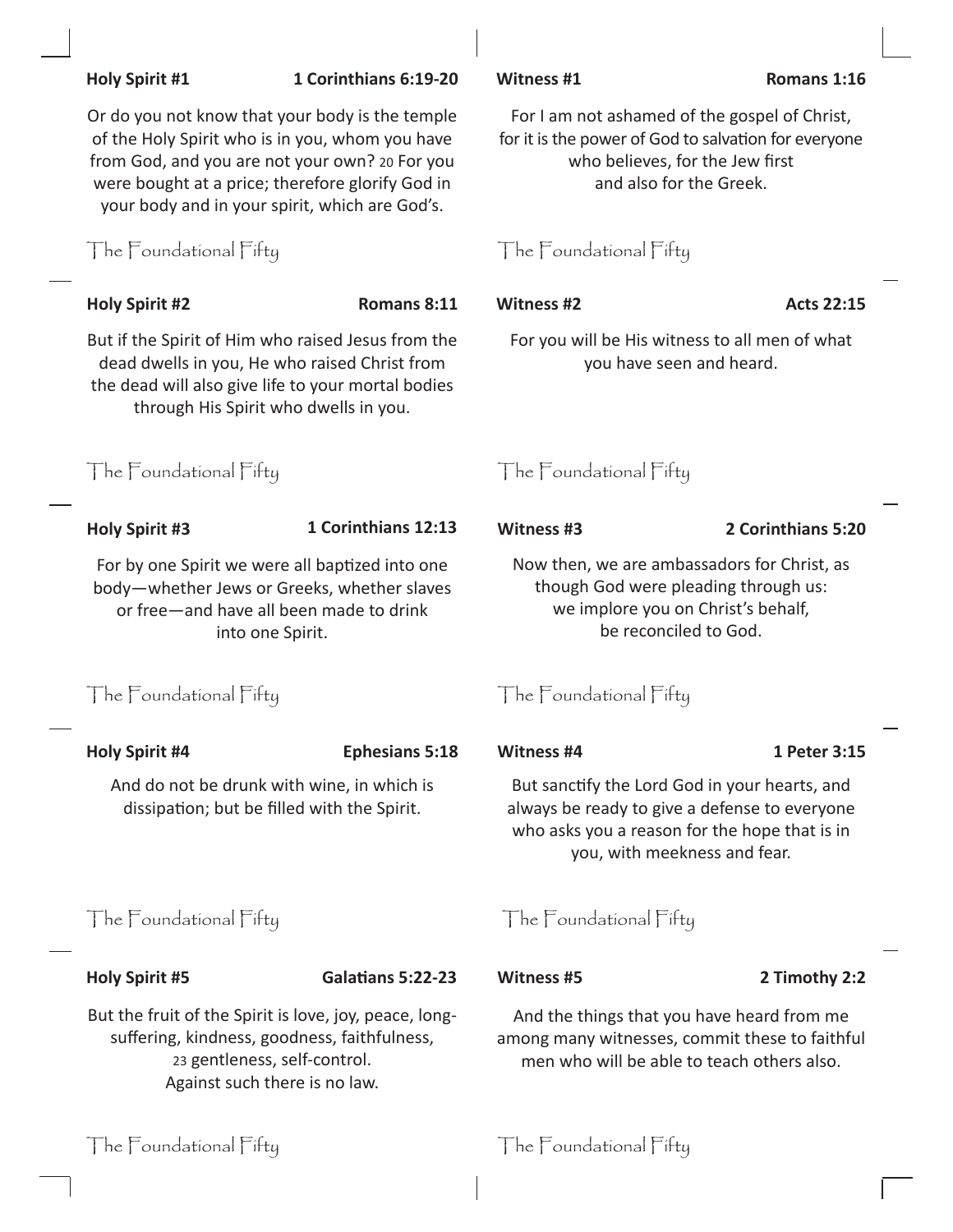| <b>Grace Living #1</b>                                                                                                                                                                                                     | <b>Galatians 5:16</b> | Prayer #1                                                                                                                                                                                                                                                         | 1 Thessalonians 5:17-18 |  |
|----------------------------------------------------------------------------------------------------------------------------------------------------------------------------------------------------------------------------|-----------------------|-------------------------------------------------------------------------------------------------------------------------------------------------------------------------------------------------------------------------------------------------------------------|-------------------------|--|
| I say then: Walk in the Spirit, and you shall not<br>fulfill the lust of the flesh.                                                                                                                                        |                       | Pray without ceasing, 18 in everything give<br>thanks; for this is the will of God<br>in Christ Jesus for you.                                                                                                                                                    |                         |  |
| The Foundational Fifty                                                                                                                                                                                                     |                       | The Foundational Fifty                                                                                                                                                                                                                                            |                         |  |
| <b>Grace Living #2</b>                                                                                                                                                                                                     | 2 Timothy 2:22        | Prayer #2                                                                                                                                                                                                                                                         | <b>Ephesians 6:18</b>   |  |
| Flee also youthful lusts; but pursue<br>righteousness, faith, love, peace with those who<br>call on the Lord out of a pure heart.                                                                                          |                       | Praying always with all prayer and supplication<br>in the Spirit, being watchful to this end with all<br>perseverance and supplication for all the saints.                                                                                                        |                         |  |
| The Foundational Fifty                                                                                                                                                                                                     |                       | The Foundational Fifty                                                                                                                                                                                                                                            |                         |  |
| <b>Grace Living #3</b>                                                                                                                                                                                                     | Romans 12:2           | Prayer #3                                                                                                                                                                                                                                                         | Hebrews 4:16            |  |
| And do not be conformed to this world, but be<br>transformed by the renewing of your mind, that<br>you may prove what is that good and<br>acceptable and perfect will of God.                                              |                       | Let us therefore come boldly to the throne of<br>grace, that we may obtain mercy and find grace<br>to help in time of need.                                                                                                                                       |                         |  |
| The Foundational Fifty                                                                                                                                                                                                     |                       | The Foundational Fifty                                                                                                                                                                                                                                            |                         |  |
| <b>Grace Living #4</b>                                                                                                                                                                                                     | 1 Corinthians 6:12    | Prayer #4                                                                                                                                                                                                                                                         | Philippians 4:6-7       |  |
| All things are lawful for me, but all things are not<br>helpful. All things are lawful for me, but I will not<br>be brought under the power of any.                                                                        |                       | Be anxious for nothing, but in everything by<br>prayer and supplication, with thanksgiving, let<br>your requests be made known to God; 7 and the<br>peace of God, which surpasses all understanding,<br>will guard your hearts and minds<br>through Christ Jesus. |                         |  |
| The Foundational Fifty                                                                                                                                                                                                     |                       | The Foundational Fifty                                                                                                                                                                                                                                            |                         |  |
| <b>Grace Living #5</b>                                                                                                                                                                                                     | 1 Corinthians 10:13   | Prayer #5                                                                                                                                                                                                                                                         | Romans 8:27             |  |
| No temptation has overtaken you except such<br>as is common to man; but God is faithful, who<br>will not allow you to be tempted beyond what<br>you are able, but with the temptation will also<br>make the way of escape, |                       | Now He who searches the hearts knows what<br>the mind of the Spirit is, because He makes<br>intercession for the saints<br>according to the will of God.                                                                                                          |                         |  |

that you may be able to bear it.  $\parallel$  he  $\parallel$  cundational Fifty  $\parallel$  he  $\parallel$  cundational Fifty